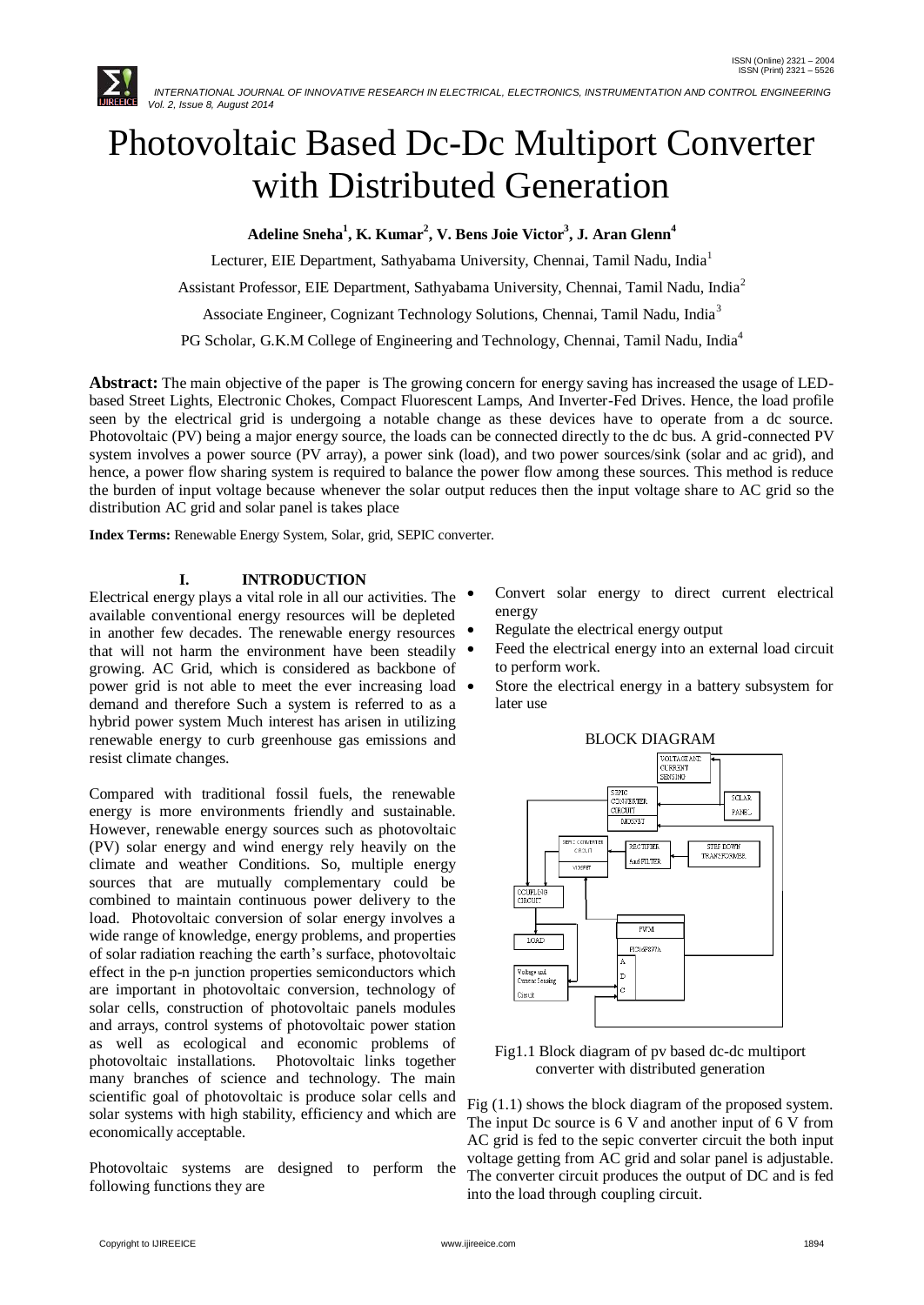Then the output is used for various applications such as  $F=$  pawn frequency = 1 kHz street light, water heater scolar radiation reaching the Iin = Input current earth's surface, photovoltaic effect in the  $p-n$  junction  $Io = output current = 1A$ properties of semiconductors which are important in  $Vd =$  diode voltage drop=0.3v photovoltaic conversion, technology of solar cells, Icin= input capacitor current. construction of photovoltaic panels modules and arrays, Duty cycle calculation: control systems of photovoltaic power station as well as  $a = ((Vo+Vd) / (Vs+Vo+vd))$ ecological and economic problems of photovoltaic  $a = ((12+0.3)/(6+12+0.3))$ installations. Photovoltaic links together many branches of  $a = 12.3/18.3 = 67\%$ science and technology. The main scientific goal of Inductor selection (11, 12 and 1): photovoltaic is produce solar cells and solar systems with direct current electrical energy. Regulate the electrical energy output. Feed the electrical energy into an external and L2 is given by: load circuit to perform work. Store the electrical energy in  $IL = lin*40% = ((Io*Vo*40%) / (Vs)) = ((1*12*0.4) / (6))$ a battery subsystem for later use.



Fig 2 shows sepic topology

Single-ended primary-inductor converter (SEPIC) is a type of DC-DC converter allowing the electrical potential (voltage) at its output to be greater than, less than, or equal to that at its input; the output ofcycle of the control transistor

A SEPIC is similar to a traditional buck-boost converter, but has advantages of having non-inverted output (the output has the same voltage polarity as the input), using a series capacitor to couple energy from the input to the output (and thus can respond more gracefully to a shortcircuit output), and being capable of true shutdown: when the switch is turned off, its output drops to 0 V, following a fairly hefty transient dump of charge.

### **III. DESIGN OF SEPIC CONVERTER CIRCUIT**

Here, Vo = output voltage =  $12v$ Vs= Supply voltage=6v  $A = duty cycle$ 

high stability, efficiency and which are economically A good rule for determining the inductance is to allow the acceptable Photovoltaic systems are designed to perform peak-to-peak ripple current to be approximately 40% of the following functions they are Convert solar energy to the maximum input current at the minimum input voltage. The Ripple current flowing in equal value inductors L1

> $=0.8 A$  $L1 = L = ((vs*<sub>a</sub>) / (IL*F)) = ((12*0.67) / ((0.8*1*1000)))$  $L1 = L = ((8.04) / (800)) = 10$  milli henry Capacitor selection (c,c4):

Icin= IL / root  $(12) = 0.8 / 3.46 = 0.23$ A

The input capacitor should be capable of handling the RMS current. Although the input capacitor is not so critical in a SEPIC application, a 10 μF or higher value, good quality capacitor would prevent impedance interactions with the input supply.

 $C4 = C = 10$  Mf Capacitor selection (c2):  $C2 = ((Io * a) / (Vripple * 0.5 * f))$  $C2 = ((1*0.67)/(1*0.5*1*1000))$  $C2 = 1340$ uf

Sepic coupling capacitor selection (c1, c5): The RMS current of the C1 is: Ic1-> RMS Current of the capacitor C5 Ic1 = Io\* root ((vo+vd) / and the ripple voltage is,  $Vcs$  ripple voltage

 $Vcs = ((Io * a) / (c1 * f))$  $C1 = C5 = 10 \mu F$  capacitor is selected. Diode selection (d1):

To reduce losses, Scotty diodes should be used. The forward current rating needed is equal to the maximum output current.

 $IF = IOUT (max)$ 

 $IF = average forward current of the rectifier diode$ 

IOUT  $(max)$  = maximum output current necessary in the application diode

VF = forward voltage of the rectifier diode

# Diode Snubbers:

Snubbers are needed in diode circuits to minimize over voltages. Over voltages Usually occur during turn-off process.

*RC SNUBBER CIRCUITS:*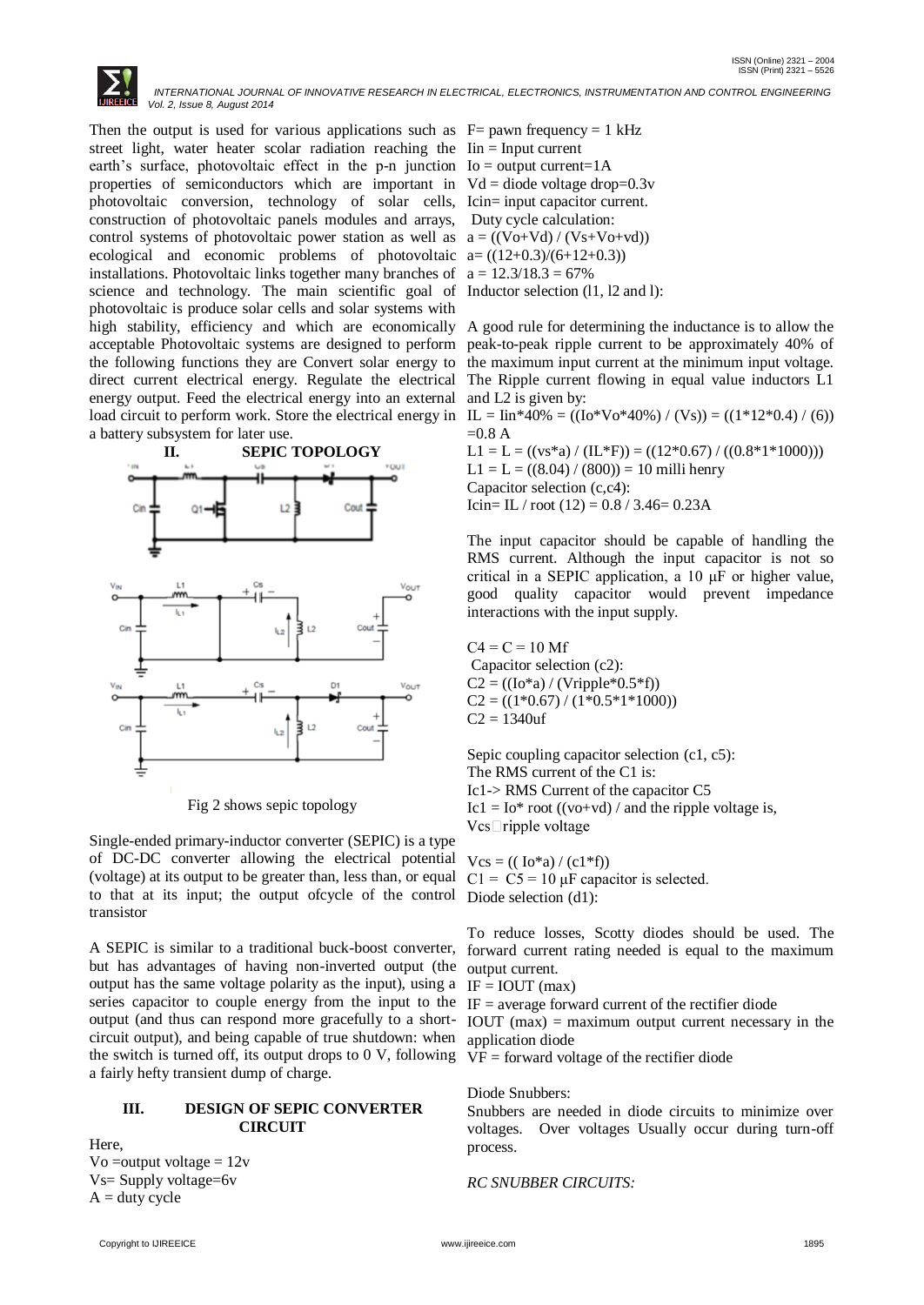

RC snubber circuits are normally connected across a  $\bullet$ switching device to limit the dv/dt. An RC snubber circuit can be polarized or un polarized. Due to the switching characteristics of the MOSFET, a snubber circuit has to be considered to suppress the ringing of the MOSFET during turn ON and turn OFF. This design concentrates on using a RC snubber Let the minimum switching time constant is  $T = 1/20$  KHz = 0.05 mill seconds Hence the RC should satisfy this time constant i.e  $RC=0.05$ msec. Let  $C1 =$ 0.05uF, then  $R1 = 1$  Kilo ohm.

## *DIODE SNUBBERS:*

When the current flowing is DC, a simple rectifier diode is often employed as another form of snubber. The snubber diode is wired in parallel with an inductive load (such as a relay coil or electric motor). The diode is installed so that it does not conduct under normal conditions. When current to the inductive load is rapidly interrupted, a large voltage spike would be produced in the reverse direction (as the inductor attempts to keep current flowing in the circuit). This spike is known as an "inductive kick". Placing the snubber diode in inverse parallel with the inductive load allows the current from the inductor to flow through the diode rather than through the switching element, dissipating the energy stored in the inductive load over the series resistance of the inductor and the (usually much smaller) resistance of the diode (over-voltage protection). One disadvantage of using a simple rectifier diode as a snubber is that the diode allows current to continue flowing, which may cause the relay to remain actuated for slightly longer; some circuit designs must account for this delay in the dropping-out of the relay. This delay often leads to greatly decreased life of the relay contacts due to Land-based power generation from hydroelectric, steam, arcing.

# **IV. SYSTEM ANALYSIS**

Simulation has become a very powerful tool on the industry application as well as in academics, nowadays. It is now essential for an electrical engineer to understand the concept of simulation and learn its use in various applications. Simulation is one of the best ways to study the system or circuit behavior without damaging it .The tools for doing the simulation in various fields are available in the market for engineering professionals. Many industries are spending a considerable amount of time and money in doing simulation before manufacturing their product. In most of the research and development (R&D) work, the simulation plays a very important role. Without simulation it is quiet impossible to proceed further. It should be noted that in power electronics, computer simulation and a proof of concept hardware prototype in the laboratory are complimentary to each other. However computer simulation must not be considered as a substitute for hardware prototype. The objective of thischapter is to describe simulation of impedance source inverter with R, R-L and RLE loads using MATLAB tool.

A static converter is an electrical circuit which can control the transfer of energy between a generator and a receiver. The efficiency of a converter should be excellent.

The components constituting a converter are:

- Capacitors, inductors and transformers with minimum losses,
- Power semiconductors operating as switches. The design of power converter consumes time with a significant cost. Performance is generally determined after testing converters at nominal operating points. Thus, simulation can substantially reduce development cost. The development of specific software dedicated to simulation of power electronic systems (PSIM, SABER, PSCAD, "Sam Power Systems" toolbox of Simulink) allows simulating fast and accurately the converter behavior. Unfortunately, the designers of converters don't always have such available software. In many cases, they have to simulate power electronics devices for occasional need. So they don't want to buy the Sim Power Systems toolbox in addition to Mat lab and Simulink. The purpose of this chapter is to present the ability to simulate power converters using only Simulink.

# **A.** THE ROLE OF SIMULATION IN DESIGN:

Electrical power systems are combinations of electrical circuits and electro mechanical devices like motors and generators. Engineers working in this discipline are constantly improving the performance of the systems. Requirements for drastically increased efficiency have forced power system designers to use power electronic devices and sophisticated control system concepts that tax traditional analysis tools and techniques. Further complicating the analyst's role is the fact that the system is often so nonlinear that the only way to understand it is through simulation.

or other devices is not the only use of power systems. A common attribute of these systems is their use of power electronics and control systems to achieve their performance objectives.

Sim Power Systems is a modern design tool that allows scientists and engineers to rapidly and easily build models that simulate power systems. Sim Power Systems uses the Simulink environment, allowing you to build a model using simple click and drag procedures. Not only can you draw the circuit topology rapidly, but your analysis of the circuit can include its interactions with mechanical, thermal, control, and other disciplines. This is possible because all the electrical parts of the simulation interact with the extensive Simulink modeling library. Since Simulink uses MATLAB as its computational engine, designers can also use MATLAB toolboxes and Simulink block sets. Sim Power Systems and Sim Mechanics share a special Physical Modeling block and connection line interface

#### **B.** LINEAR LOAD MODELING IN SIMULINK:

This paragraph deals with the modeling of linear elements commonly encountered in the electrical energy conversion. Elementary linear dipoles are described by a system of linear differential equations. There are several different ways to describe linear differential equations.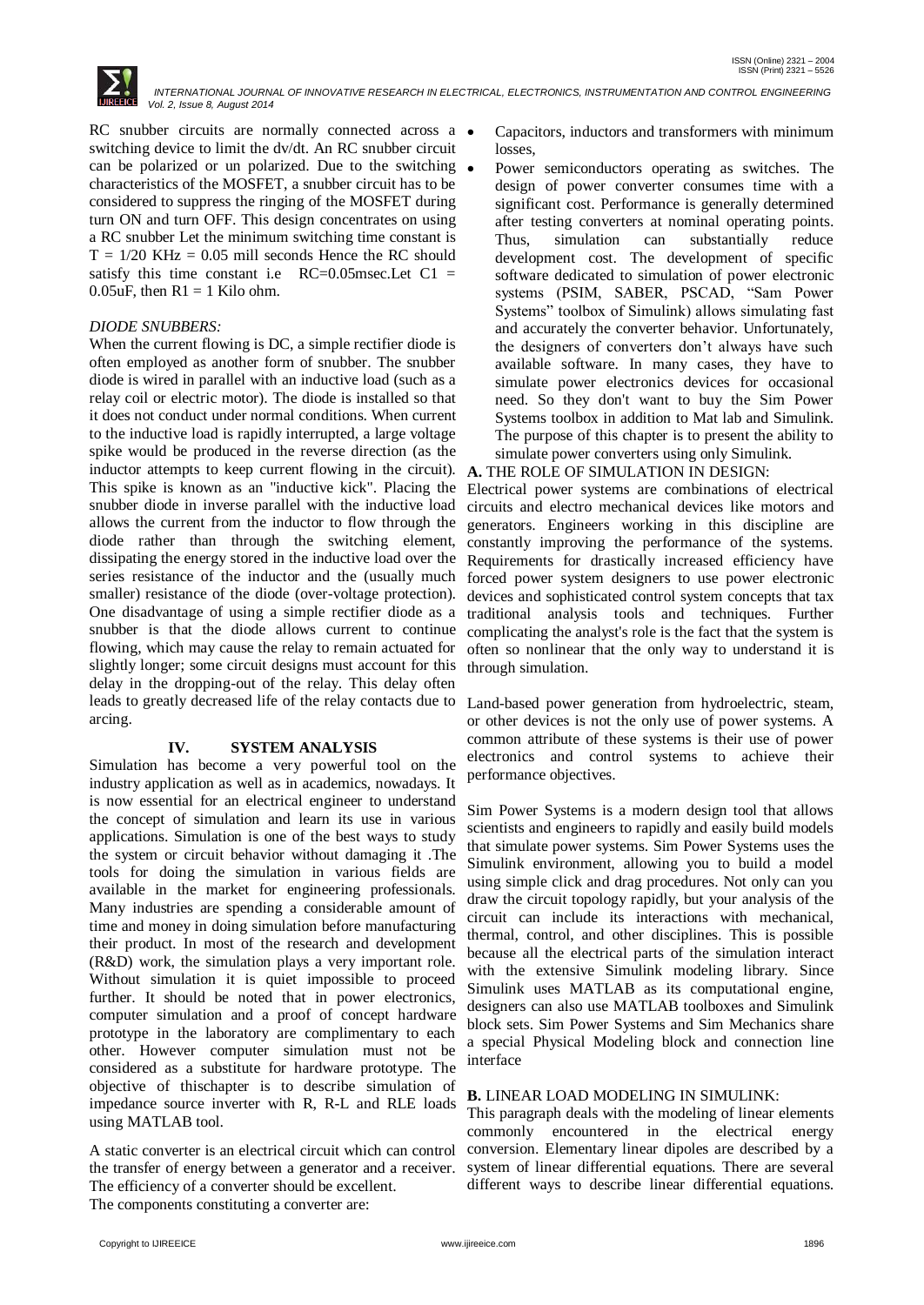

The state-space representation (SSR) is the most easy to use with Matlab.

# **C.**INTRODUCTION TO MATLAB:

MATLAB is a high-performance language for technical computing. It integrates computation, visualization, and programming in an easy-to-use environment where problems and solutions are expressed in familiar mathematical notation. Typical uses includes

- 1. Math and computation
- 2. Algorithm development
- 3. Data acquisition
- 4. Modeling, simulation, and prototyping
- 5. Data analysis, exploration, and visualization
- 6. Scientific and engineering graphics

7. Application development, including graphical user interface building

MATLAB is an interactive system whose basic data element is an array that does not require dimensioning.

This allows you to solve many technical computing problems, especially those with matrix and vector formulations, in a fraction of the time it would take to write a program in a scalar non interactive language such as C or FORTRAN.

The name MATLAB stands for matrix laboratory. MATLAB was originally written to provide easy access to matrix software developed by the LINPACK and EISPACK projects. Today, MATLAB engines incorporate the LAPACK and BLAS libraries, embedding the state of the art in software for matrix computation.

MATLAB has evolved over a period of years with input from many users. In university environments, it is the standard instructional tool for introductory and advanced courses in mathematics, engineering, and science. In industry, MATLAB is the tool of choice for highproductivity research, development, and analysis.

MATLAB features a family of add-on application-specific solutions called toolboxes. Very important to most users of MATLAB, toolboxes allow you to learn and apply specialized technology. Toolboxes are comprehensive collections of MATLAB functions (M-files) that extend the MATLAB environment to solve particular classes of problems.

Areas in which toolboxes are available include signal processing, control systems, neural networks, fuzzy logic, wavelets, simulation, and many others.

# D. SIMULATION DIAGRAM OF PV PANEL:



Fig 4.1 simulation circuit of PV Panel

Figure 4.1shows the design calculation of solar panel. The pv panel function is to generate voltage for that purpose nee the brightness and temperature.so in order to change the temperature and brightness the output of the panel also changes.

These design calculations and circuit diagrams are show above.



Fig 4.2 Simulation circuit of p v based dc–dc multiportconverter with distributed generations–Open Loop Control

Fig 4.2 shows the diagram of simulation of PV based dcdc multi-port converter with distributed generation. The input of the system is PV panel then the output of the 6volt is fed into the converter. Then the PWM output also fed to the device. Similarly the output of ac grid also connected through the coupling device. If any voltage variations then the output is shared and distributed to solar and ac grid device. Then then the final output is available in 12v.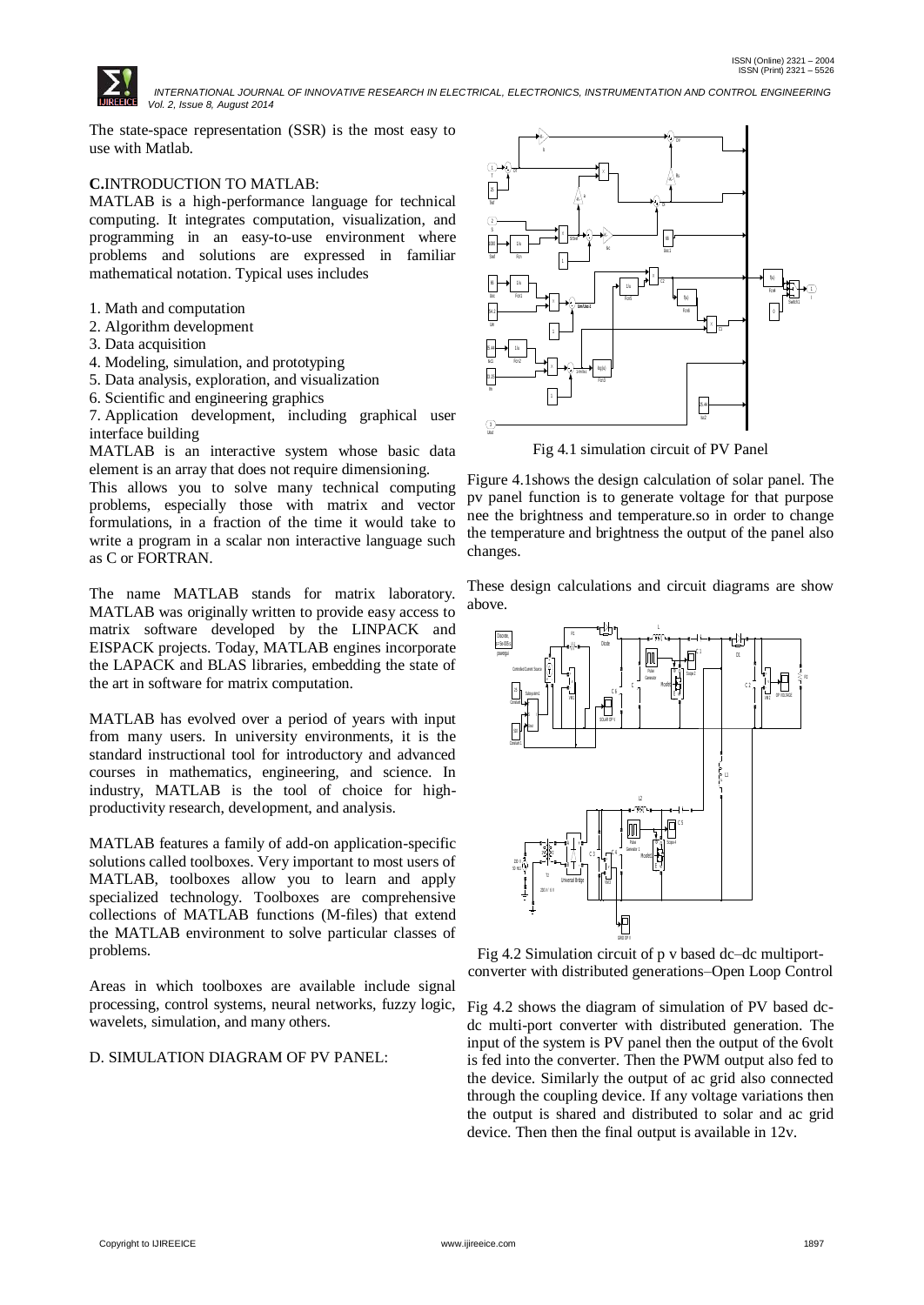



Figure 4.3shows the output of solar panel output voltage Figure 4.3shows the output of solar panel output voltage. Take y-axis in voltage and x axis in time.



Fig 4.4 simulation output of Ac grid

Figure 4.4 shows the output of AC grid system. Take xaxis in time y axis in voltage



Fig 4.5 Simulation output of PWM

Figure 5.5 shows the output of simulation diagram of pulse width modulation. Take x-axis is represented as time and y-axis is voltage

Fig 4.6 Output voltage of proposed system connected to Ac grid and solar panel

Fig 4.6 shows diagram of output voltage of a PV based dcdc multiport generated distribution System. The simulation shows the final output voltage of sharing of ac grid and photovoltaic system.



Fig 4.7 shows the diagram for proposed system in proteus software

Figure 4.7 shows the proteus software diagram of pv based multiport DC – DC converter with distributed generated systems. It is used to shows the output in animation. Here the input voltage is 12 volt and it produces the voltage of 24 volt. ADVANTAGES:

It is applicable to all renewable energy sources.

- Switching losses are low.
- Small size.
- Low cost.
- High efficiency.
- It has a storage system.
- Speed of operation is high

## APPLICATIONS;

- Home appliances.
- Automobile industry(Vehicle lamp)
- **Industries**
- Street light
- AC grid

# **V. CONCLUSION**

This project has presented the procedures for a the growing concern for energy saving has increased the usage of LED-based street lights, electronic chokes, compact fluorescent lamps, and inverter-fed drives. Hence, the load profile seen by the electrical grid is undergoing a notable change as these devices have to operate from a dc source. Photovoltaic (PV) being a major energy source, the aforementioned loads can be connected directly to the dc bus. A grid-connected PV system involves a power source (PV array), a power sink (load), and two power sources/sink (solar and ac grid), and hence, a power flow sharing system is required to balance the power flow among these sources. The Basic circuit and modified circuit elements are designed using relevant equations. The simulation circuits are developed using elements of Simulink library. The Simulation is successfully done and open loop simulation results are presented.

#### **REFERENCES**

- [1] R. Hassan and G. Redman, "Survey on smart grid," in Proc. IEEE Southeast on, Mar. 18–21, 2010, pp. 210–213.
- [2] Q. Huang and J. Baliga, "FREEDM system: Role of power electronics and power semiconductors in developing an energy internet," in Proc. 21st
- [3] G. Theist, "Future renewable electrical energy delivery and management systems: Energy reliability assessment of FREEDM systems," in Proc. IEEE Power Energy Soc. Gen. Meet., Jul. 25–29, 2010, pp. 1–4.
- [4] G. G. Karat and X. Liu, "Fault management and protection of FREEDM systems," in Proc. IEEE Power Energy Soc. Gen. Meet., Jul. 25–29, 2010, pp. 1–4.
- [5] T. Zhao, L. Yang, J. Wang, and A. Q. Huang, "270 kVA solid state transformer based on 10 kV Sic power devices," in Proc. IEEE Electric Ship Technol. Symp., May 21–23, 2007, pp. 145–149.
- [6] S. Falcone's, X. Mao, and R. Ayyanar, "Topology comparison for solid state transformer implementation," in Proc. IEEE Power Energy Soc. Gen. Meet., Jul. 25–29, 2010, pp. 1–8.
- [7] S. Falcone's, X. Mao, and R. Ayyanar, "Simulink block-set for modeling distribution systems with solid state transformer," in Proc. Future Renewable Elect. Energy Distrib. Manage. Annu. Conf., Raleigh.